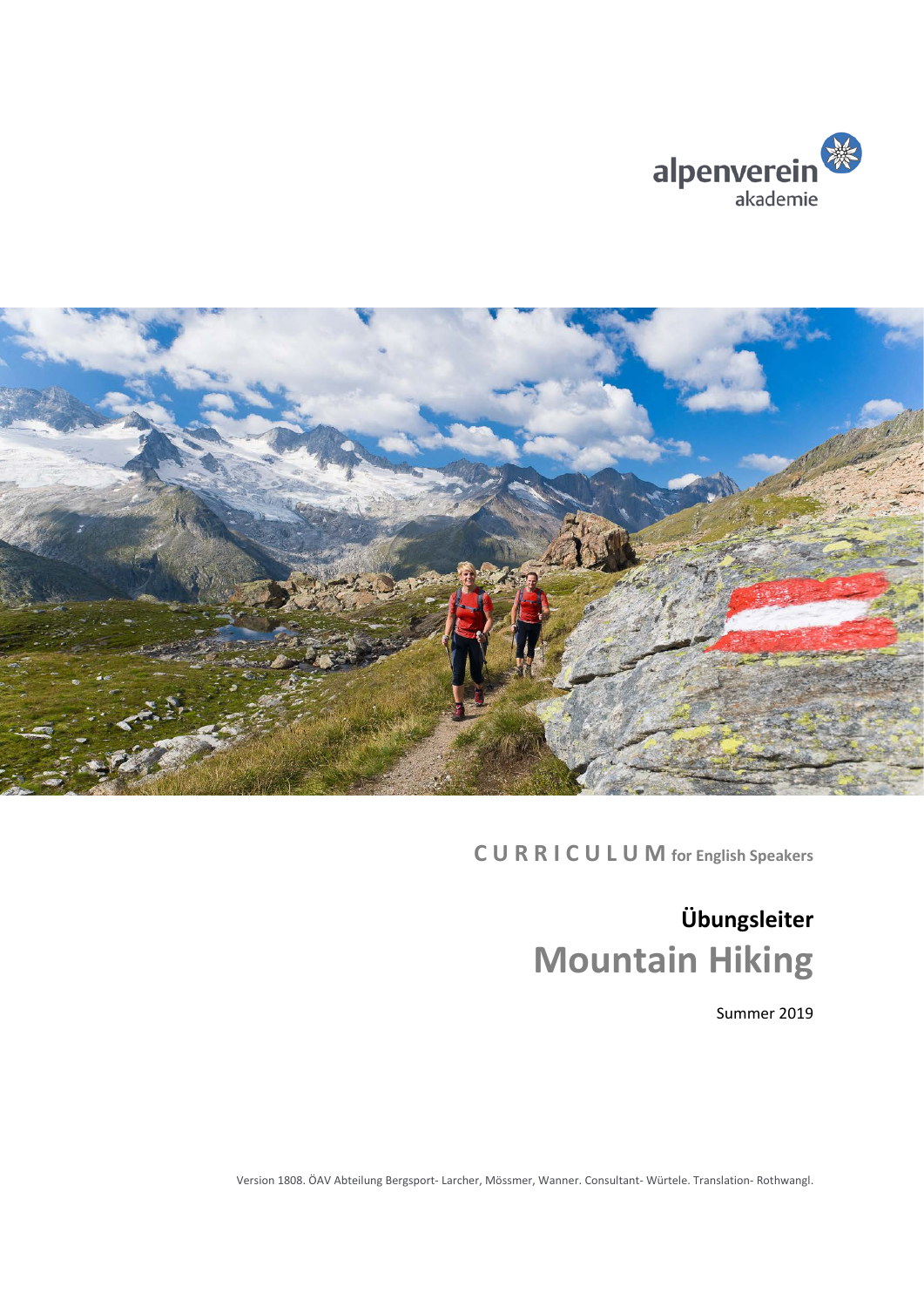# **CONTENTS**

| A) |  |      |  |  |  |  |
|----|--|------|--|--|--|--|
| B) |  |      |  |  |  |  |
| C) |  |      |  |  |  |  |
| D) |  |      |  |  |  |  |
|    |  |      |  |  |  |  |
|    |  |      |  |  |  |  |
|    |  |      |  |  |  |  |
|    |  |      |  |  |  |  |
|    |  | 4.1. |  |  |  |  |
|    |  | 4.2. |  |  |  |  |
|    |  | 4.3. |  |  |  |  |
|    |  |      |  |  |  |  |
|    |  |      |  |  |  |  |
|    |  | 6.1. |  |  |  |  |
|    |  | 6.2. |  |  |  |  |
|    |  | 6.3. |  |  |  |  |
|    |  | 6.4. |  |  |  |  |
|    |  | 6.5. |  |  |  |  |
|    |  |      |  |  |  |  |
|    |  | 7.1. |  |  |  |  |
|    |  | 7.2. |  |  |  |  |
|    |  | 7.3. |  |  |  |  |
|    |  |      |  |  |  |  |
|    |  | 8.1. |  |  |  |  |
|    |  | 8.2. |  |  |  |  |
|    |  | 8.3. |  |  |  |  |
|    |  | 8.4. |  |  |  |  |
|    |  |      |  |  |  |  |
|    |  |      |  |  |  |  |
|    |  |      |  |  |  |  |
| E) |  |      |  |  |  |  |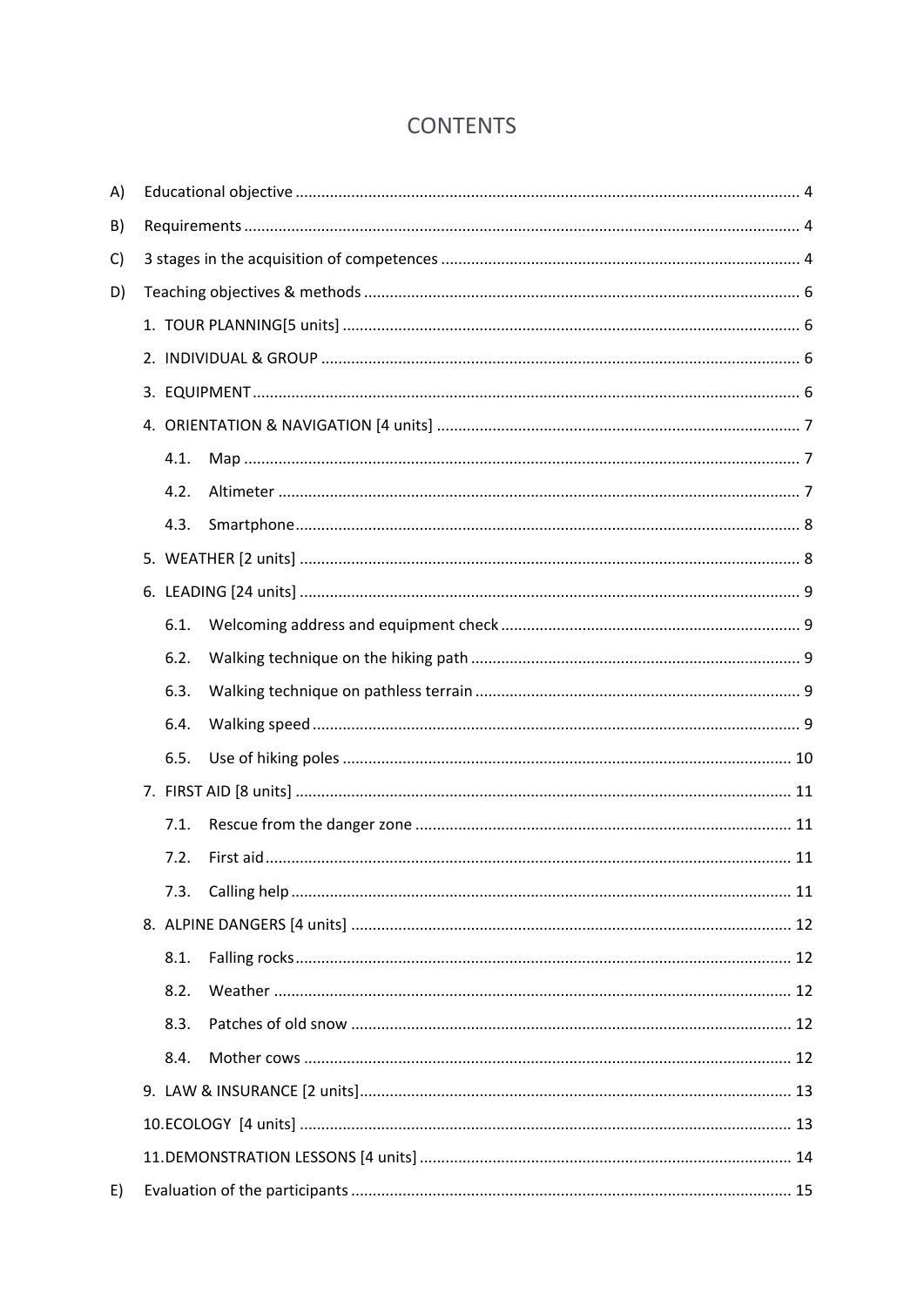| - 1 |  |
|-----|--|
|     |  |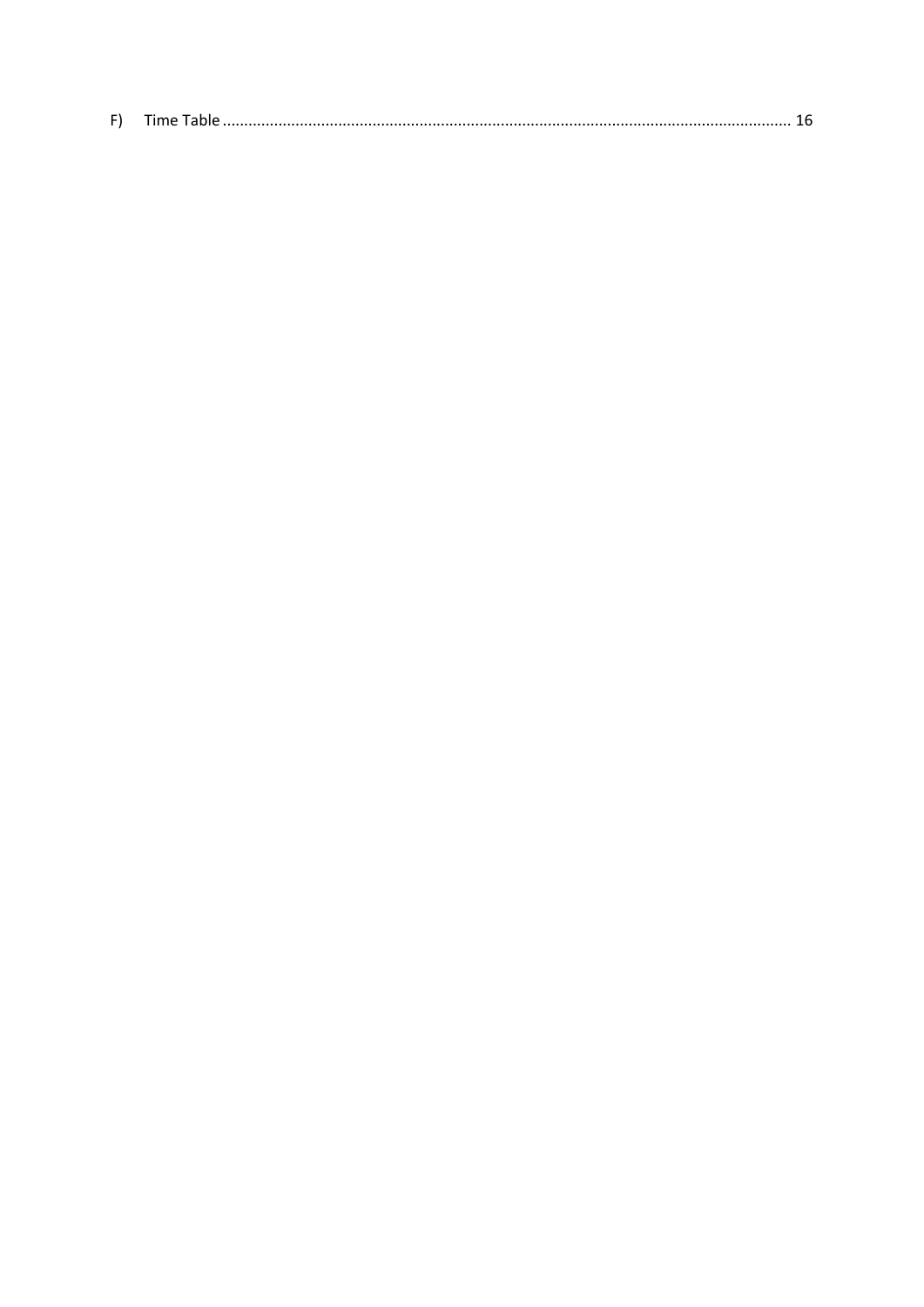# <span id="page-3-0"></span>**A) Educational objective**

*Übungsleiter* for Mountain Hiking are experienced mountain hikers who have the skills to guide groups responsibly on alpine paths and trails that they have chosen themselves. They are aware of the risks involved in mountain travel and able to help efficiently in case of emergency. Moreover, they can communicate basic skills for organizing and going on agreeable mountain hikes while being aware of the risks involved. The training for *Übungsleiter* for Mountain Hiking primarily focuses on guiding and leadership skills.

Course volume: ca. **56 units** in 5 days.

# <span id="page-3-1"></span>**B) Requirements**

- Experience in planning hiking tours and in mountain hiking. Documentation of hiking tours: Indicate 6 mountain hikes (red or black trails) of at least 6 hours walking or an ascent of at least 900 meters in altitude difference which you have completed during the last two years (without a guide or other help). Please name your partner and give the date (mm-yy) in brackets.
- Sure-footedness and freedom from dizziness on pathless, sometimes even rough and exposed terrain.
- Endurance and fitness: Ascents of more than 1000 meters in altitude change in a maximum of 3 hours (total time) without signs of fatigue.
- Minimum age: 16 years.

# <span id="page-3-2"></span>**C) 3 stages in the acquisition of competences**

The letters (U), (A) and (T) indicate the extent to which the participants need to acquire the course content. The three stages – represented by the three letters - are defined as:

#### **(U) "Understanding"**:

- Comprehending and grasping meaning
- Having knowledge about

Prerequisite for this stage is "knowing": **knowing understanding**

#### **(A) "Applying":**

- Interpreting facts, recalling relevant knowledge and transferring it to other situations
- Using acquired tools e. g. being able to work with decision-making strategies.

Prerequisite for this stage is "understanding":

#### **understanding applying**

#### **(T) "Teaching":**

• Being able to communicate acquired knowledge according to its meaning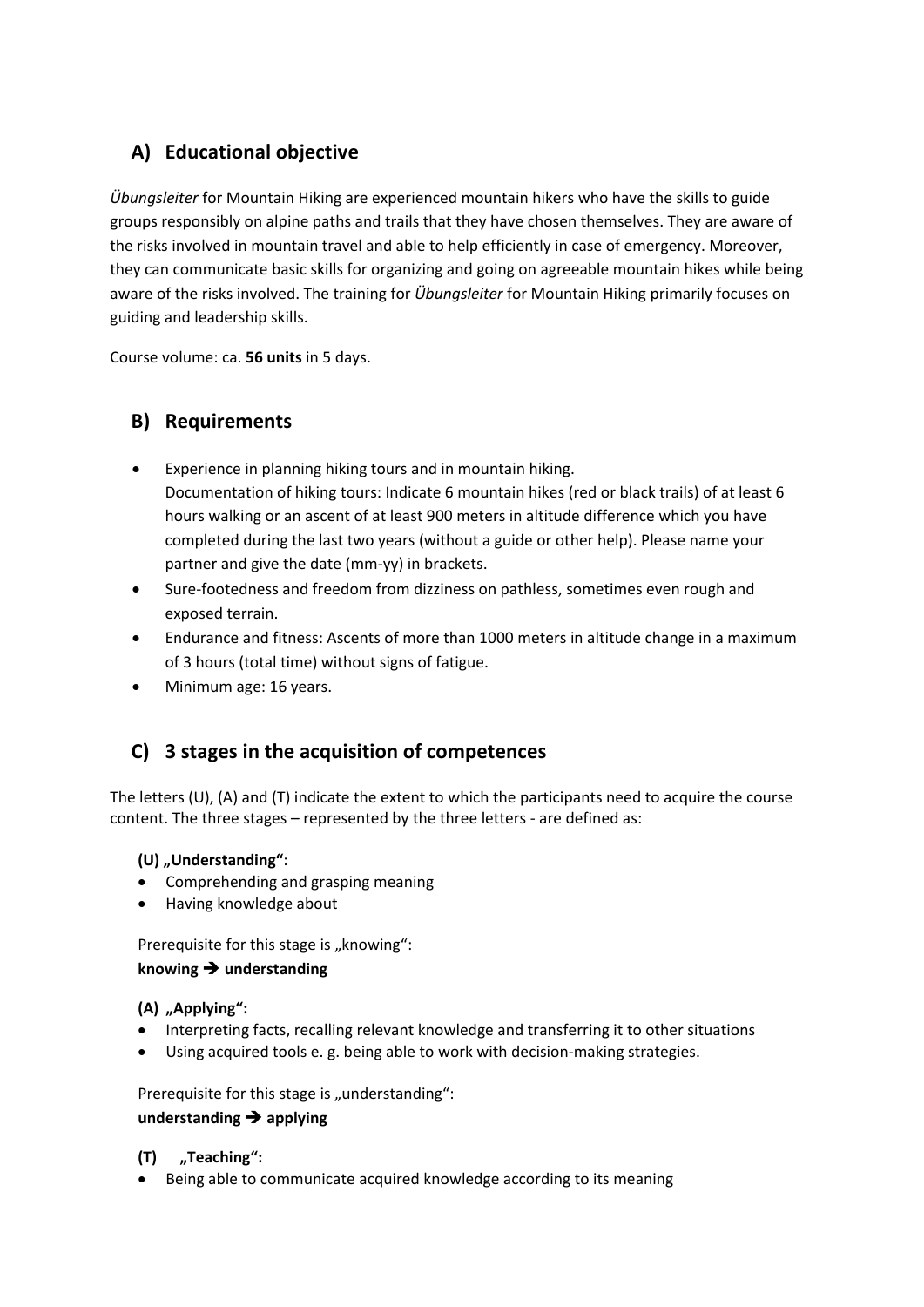• Being able to teach competences during guided section tours and to instruct at training events.

Prerequisite for this stage is "Understanding" and "Applying": **understanding/applying teaching**

The stage of competence to be reached (U, A or T) is indicated in the following pages. The method of teaching depends on the contents and will be one of the following: small groups, hands-on exercises, presentations, lectures and demonstration lessons resp. peer teaching.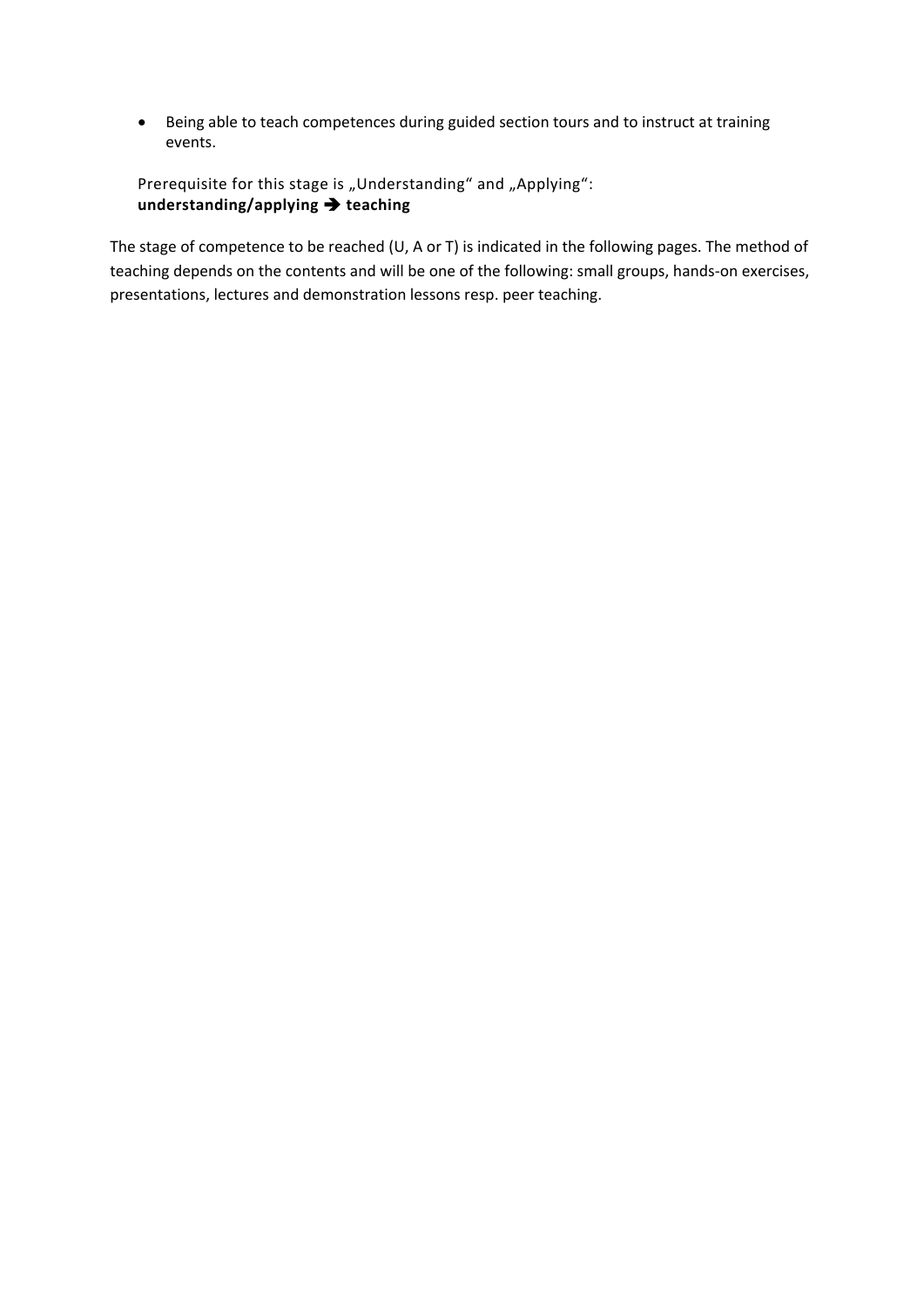# <span id="page-5-0"></span>**D) Teaching objectives & methods**

# <span id="page-5-1"></span>**1. TOUR PLANNING[5 units]**

Participants …

- $\checkmark$  can choose and plan a tour suitable for the conditions and the group, using the  $(A)$ weather forecast, the topographic map, the coordinate scale and information from the internet and guide books
- $\checkmark$  know how to use the resources of alpenverein**aktiv.com** for planning mountain hikes (A)
- $\checkmark$  are able to write a complete and clear description for a section tour and can chair and (A) facilitate a planning meeting.

#### **Methods:**

- [Indoors/group]
	- Groups of 2 participants plan a specific tour using map, coordinate scale and the form "Tourenplanung-Formular Bergwandern"
	- Plan a specific tour using the "Tourenplaner" of alpenvereinaktiv.com (if a computer and WiFi are available).

## <span id="page-5-2"></span>**2. INDIVIDUAL & GROUP**

Participants …

- $\checkmark$  know about the advantages of small and the disadvantages of large hiking groups;  $(A)$ they know the recommendation by the ÖAV for the maximum group size of mountain hiking groups  $(8 + 1)$
- $\checkmark$  can communicate decisions and leadership measures clear and in no uncertain terms (**T**)
- knows about the influence of psychological processes and group dynamics on the (**U**) readiness to take risks, on decisions and behavior.

#### **Methods:**

- [Indoors/plenum]
	- Give information and discuss topic in a plenary session
- [Outdoors/group]
	- Have participants take the lead in turn.

## <span id="page-5-3"></span>**3. EQUIPMENT**

Participants …

- $\checkmark$  can draw up an equipment list for mountain hiking and know the most important (**T**) quality characteristics of the respective items
- $\checkmark$  know the emergency equipment as recommended by the ÖAV  $(1)$

#### **Method:**

- [Indoors/plenum]
	- Discuss the concrete equipment list (sitting circle, "equipment bazaar")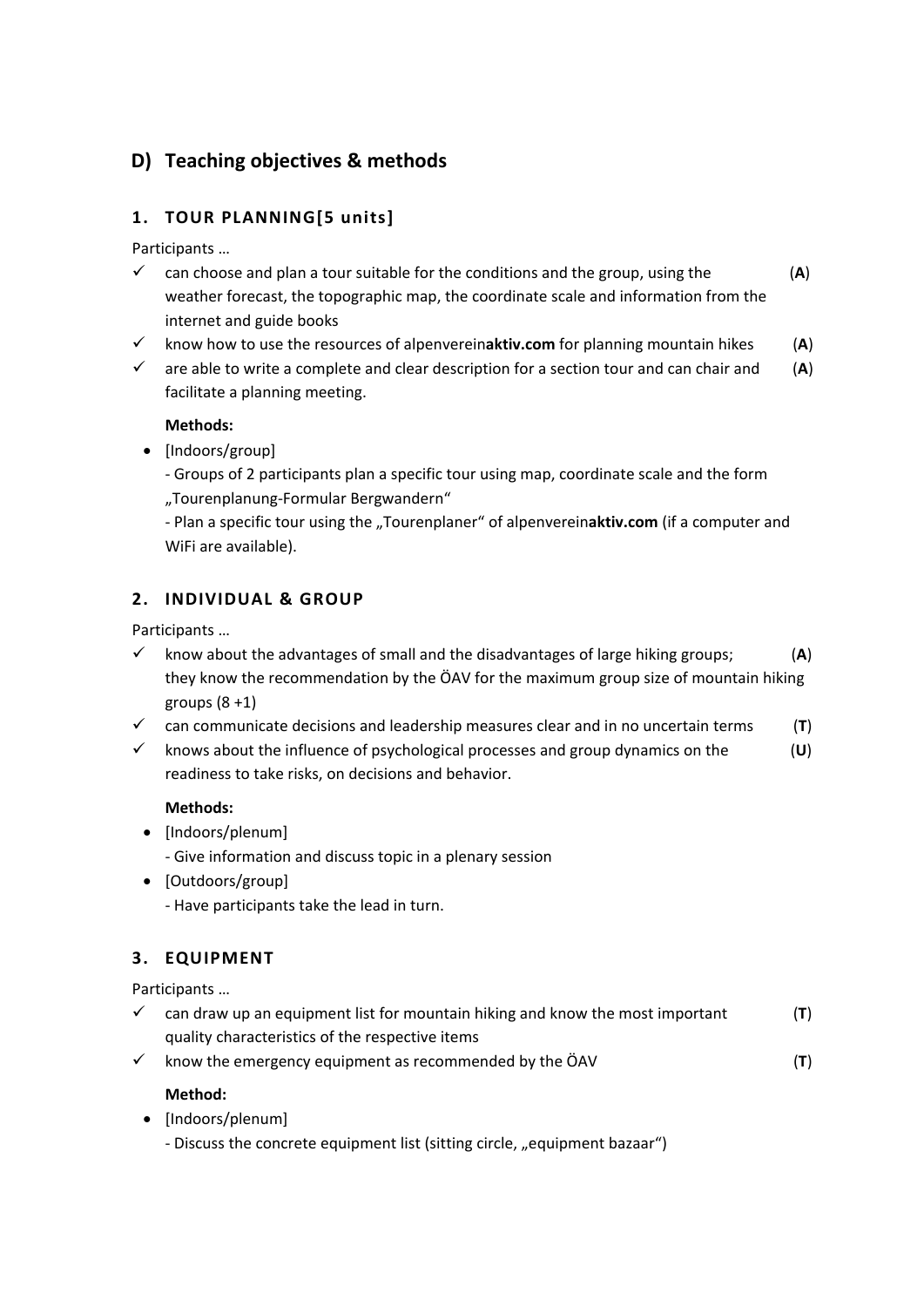## <span id="page-6-1"></span><span id="page-6-0"></span>**4. ORIENTATION & NAVIGATION [4 units]**

#### **4.1. Map**

Participants …

| $\checkmark$ | know the essential characteristics of a topographic map and the corresponding      | (U) |
|--------------|------------------------------------------------------------------------------------|-----|
|              | fundamental terms such e.g. declination, relief, key or scale.                     |     |
| $\checkmark$ | can orient a topographic map                                                       | (T) |
| $\checkmark$ | know the most important symbols of a topographic map                               | (U) |
|              | can determine their position in the terrain accurately enough (using an altimeter) | (A) |
| $\checkmark$ | can pinpoint points, lines and surfaces from the map in the terrain and vice versa | (A) |
|              | as well as differentiate between different shapes of terrain                       |     |
| $\checkmark$ | can infer accessibility, walkability, steepness, exposition and shape of terrain   | (T) |
|              | which is concealed from view                                                       |     |
| $\checkmark$ | can determine UTM coordinates on the map and also transfer them to the map         | (A) |
| $\checkmark$ | are familiar with the online maps and the gradient layer in alpenvereinaktiv.com.  | (U) |
|              |                                                                                    |     |

#### **Methods:**

- [Indoors/group]
	- Teach basic map skills in groups ("table of maps")
	- Explain and practise how to determine and transfer UTM coordinates
	- Plan a specific tour using the map and the coordinate scale (Planzeiger)
- [Outdoors/group]
	- Various orientation tasks on terrain

#### <span id="page-6-2"></span>**4.2. Altimeter**

Participants …

| can calibrate their altimeters/wristwatch altimeters                              |     |
|-----------------------------------------------------------------------------------|-----|
| use points of reference in order to minimize errors when determining elevation by | (T) |
| barometer                                                                         |     |

- $\checkmark$  know the difference between barometric and geometric elevation determination  $(U)$
- $\checkmark$  know the connection between air pressure and elevation and can interpret it.  $(A)$

#### **Do not teach:**

- Orienteering compass
- GPS

#### **Methods:**

- [Indoors/group]
	- Give information during tour planning
- [Outdoors/group]
	- Calibrate the altimeter at the start (equipment check)
	- Use the altimeter for determining the current position.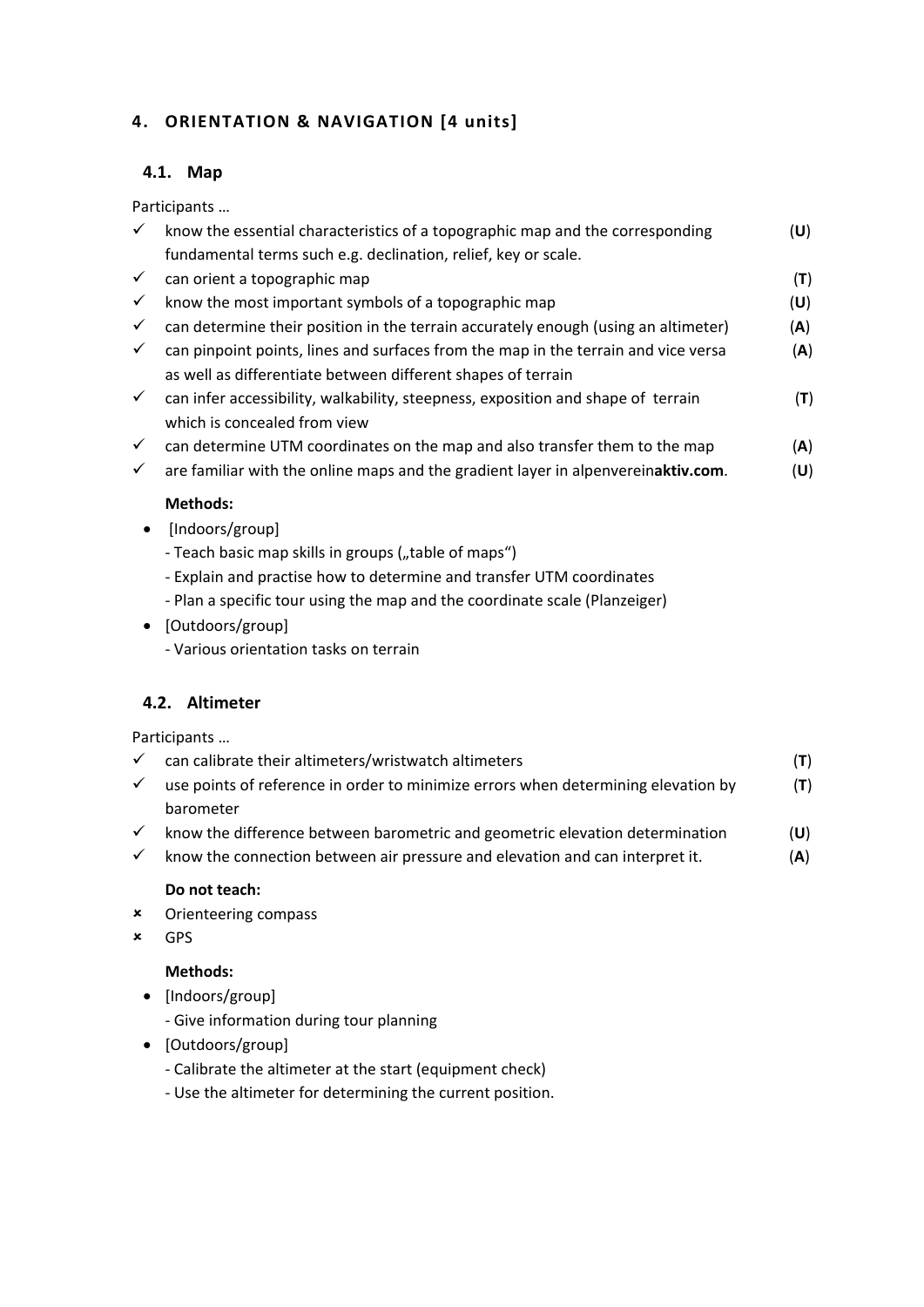#### <span id="page-7-0"></span>**4.3. Smartphone**

#### Participants …

|  | $\checkmark$ can use the app "alpenvereinaktiv" for orientation and navigation | (A) |
|--|--------------------------------------------------------------------------------|-----|
|--|--------------------------------------------------------------------------------|-----|

- $\checkmark$  can download tours and map segments for offline use  $(A)$
- $\checkmark$  know how to set their smartphones to energy saving mode  $(A)$

#### **Methods:**

- [Indoors/group]
	- Introduce app functions (menu)
	- Download map segments
- [Outdoors/group]
	- Use the app alpenverein**aktiv.com** for determining the current position during hiking.

# <span id="page-7-1"></span>**5. WEATHER [2 units]**

Participants …

| $\checkmark$ | know sources for reliable (mountain) weather forecasts in Austria                            | (T) |
|--------------|----------------------------------------------------------------------------------------------|-----|
| $\checkmark$ | can read, understand and apply a weather forecast for the respective tour                    | (A) |
| $\checkmark$ | know the "Alpenverein-Wetterdienst" (Alpenverein weather service) on<br>alpenvereinaktiv.com | (A) |
| $\checkmark$ | know about the utmost importance of visibility during mountain hiking tours.                 | (A) |

#### **Do not teach:**

Physical/geodynamic processes

#### **Methods:**

- [Indoors/group]
	- Get and compare weather reports from different sources
- [Indoors/plenum]
	- Lecture "Weather" (ppt)
- [Outdoors/group]
	- Compare weather forecast and development of actual weather.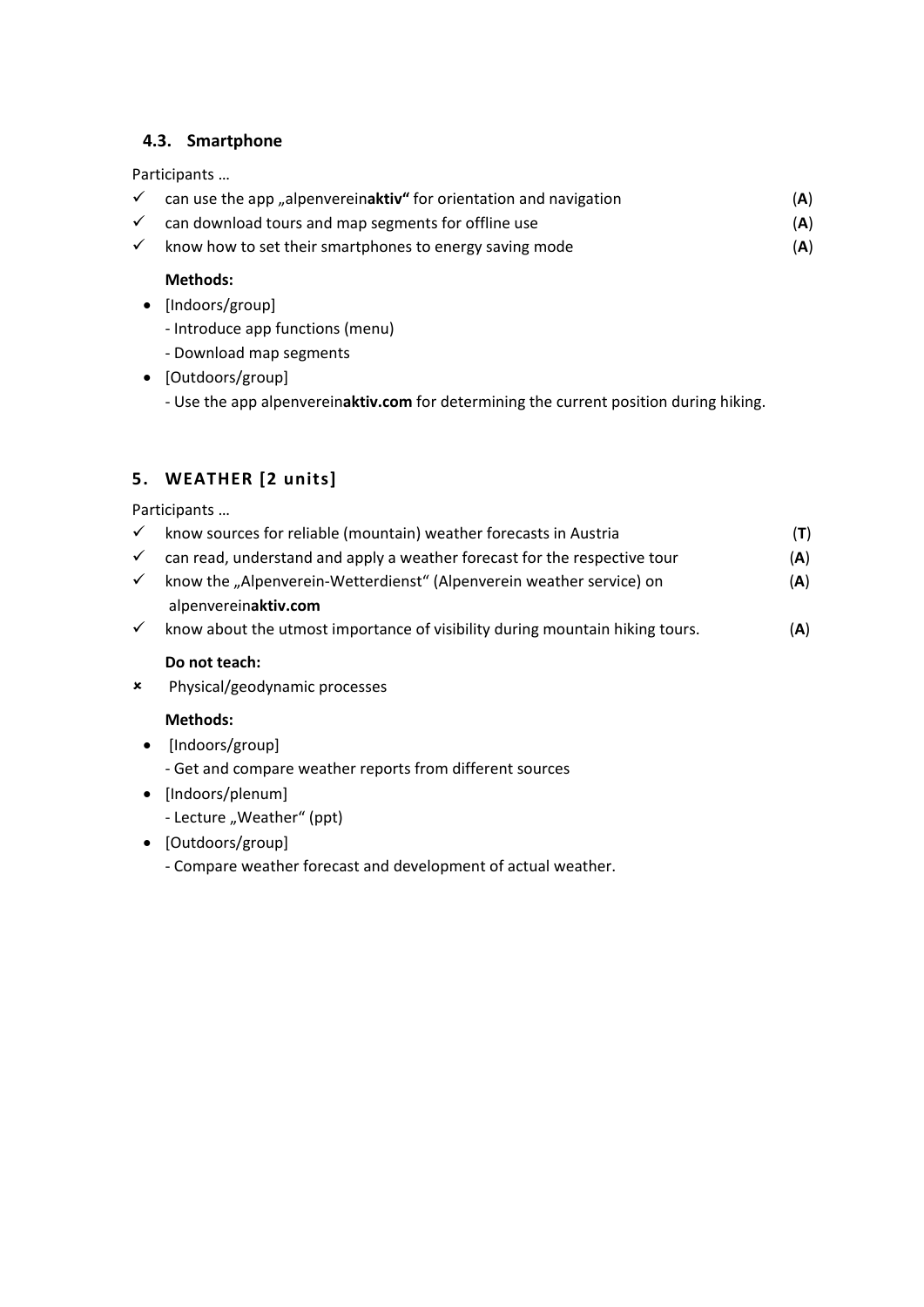# <span id="page-8-1"></span><span id="page-8-0"></span>**6. LEADING [24 units]**

#### **6.1. Welcoming address and equipment check**

Participants …

- $\checkmark$  can communicate current information regarding conditions, weather, destination etc. (A) clearly and briefly, proving their prudence and inspiring confidence
- $\checkmark$  can check for important equipment in a structured manner and thus find and remedy  $(\mathsf{T})$ possible deficiencies.

#### **Method:**

• [Outdoors/group]

- Have participant deliver welcome address and equipment check. Give immediate feedback. Have other participants repeat.

#### <span id="page-8-2"></span>**6.2. Walking technique on the hiking path**

Participants …

- $\checkmark$  can give advice for walking economically on hiking paths. (**T**)
- can teach hiking techniques for short, steep passages, ladders and passages with fixed (**T**) ropes or wires

#### **Do not teach:**

- Via ferrata and corresponding belays
- **\*** Improvised belay techniques with cords, slings etc.

#### **Method:**

• [Outdoors/group]

- Demonstrate and explain on suitable terrain. Have participants follow the example in small groups of 2 or 3. Repeat.

#### <span id="page-8-3"></span>**6.3. Walking technique on pathless terrain**

Participants …

- $\checkmark$  are familiar with systematic series of exercises to improve walking techniques on  $(T)$ pathless terrain (scree, grassy ridges, boulders)
- $\checkmark$  can give tips for improving walking on pathless terrain (**T**)

#### **Method:**

• [Outdoors/group]

- Shows and explain on suitable terrain. Have participants follow the example. Repeat. Participant steps into trainer's role.

#### <span id="page-8-4"></span>**6.4. Walking speed**

Participants …

 $\checkmark$  know about the importance of a walking speed appropriate for the group when  $(A)$ leading hiking tours for the ÖAV, in order to promote a positive hiking experience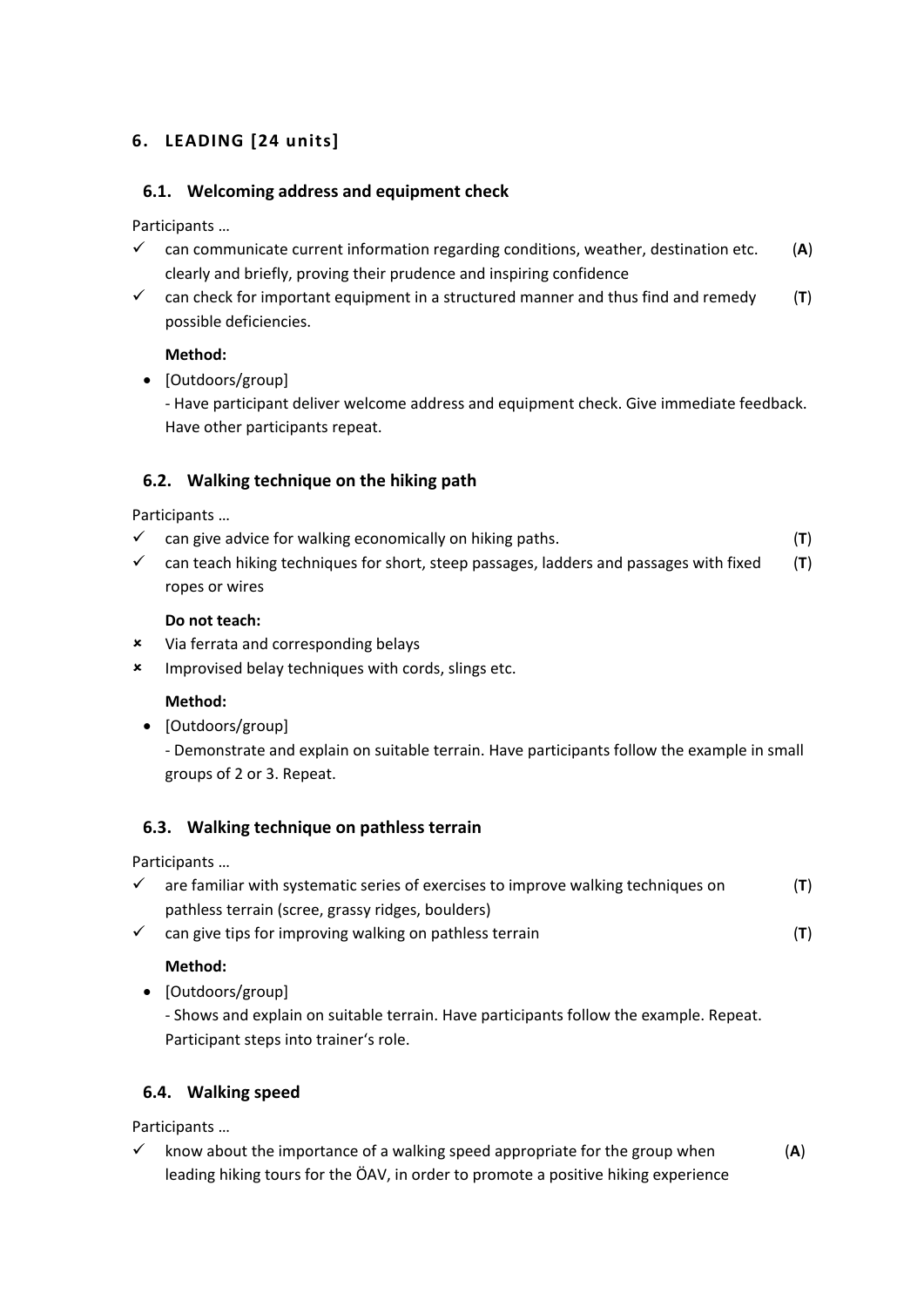| can switch from their "private" hiking speed to a generally slow pace suitable for<br>$\checkmark$ |                                                                                                                                                                | (A) |  |
|----------------------------------------------------------------------------------------------------|----------------------------------------------------------------------------------------------------------------------------------------------------------------|-----|--|
| $\checkmark$                                                                                       | leading groups on tours.<br>make breaks in good time, taking the terrain into account.                                                                         | (A) |  |
| $\bullet$                                                                                          | Method:<br>[Outdoors/group]<br>- Show and explain on suitable terrain. Have participants follow the example. Repeat.<br>Participant steps into trainer's role. |     |  |
|                                                                                                    | 6.5. Use of hiking poles                                                                                                                                       |     |  |
|                                                                                                    | Participants                                                                                                                                                   |     |  |

- <span id="page-9-0"></span> $\checkmark$  know the advantages and disadvantages resp. dangers of the use of poles  $(U)$  $\checkmark$  know about the meaningful use of poles and can adjust them to body height.  $(A)$
- $\checkmark$  are aware of the danger of tripping when using instable hiking poles.  $(U)$

#### **Method:**

• [Outdoors/group]

- Mention and explain during a tour. Point out the danger of instable hiking poles in suitable terrain for illustration.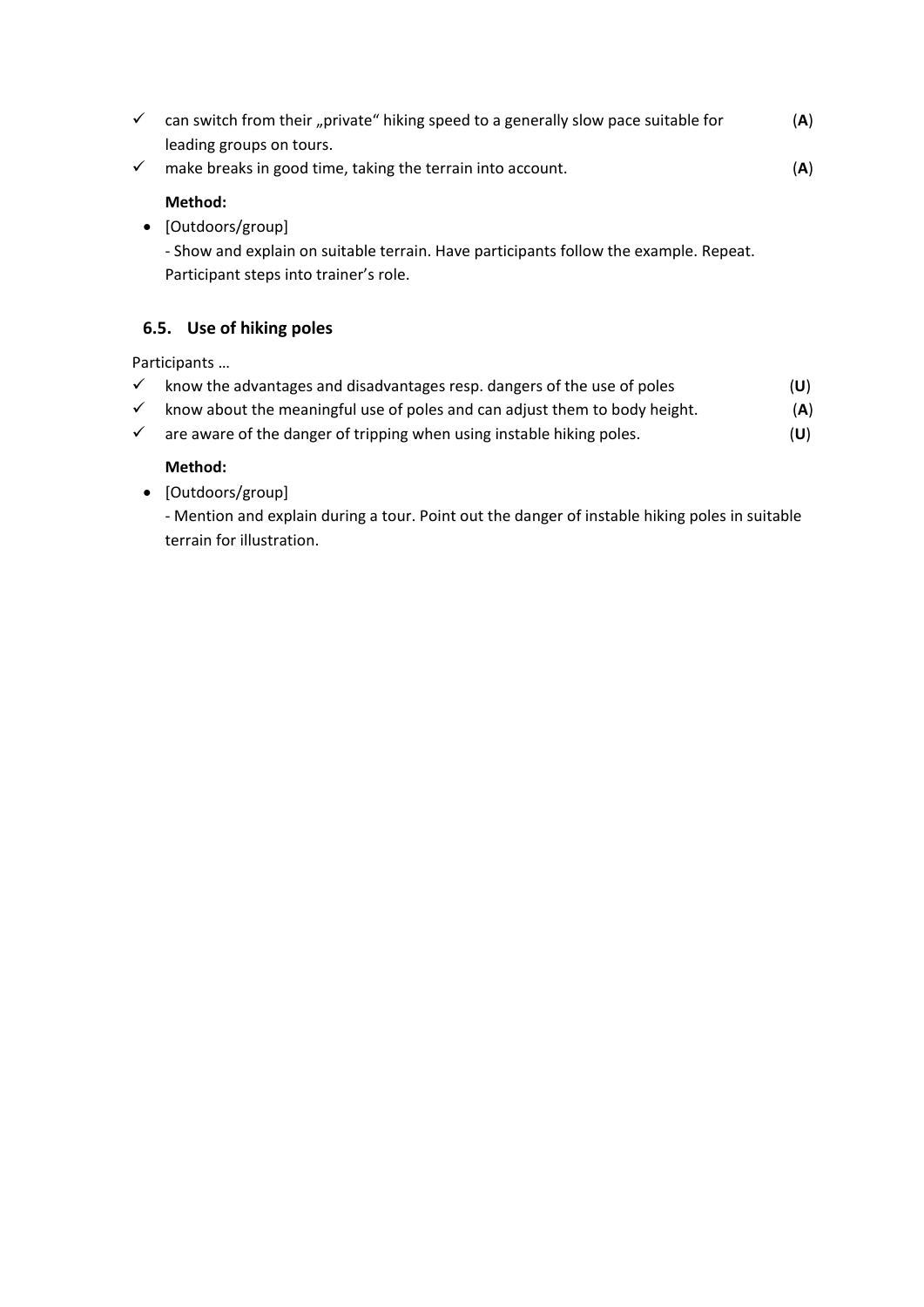# <span id="page-10-0"></span>**7. FIRST AID [8 units]**

#### <span id="page-10-1"></span>**7.1. Rescue from the danger zone**

Participants …

| know the most important methods of rescue of injured people from the danger zone |  |
|----------------------------------------------------------------------------------|--|
| and can teach them.                                                              |  |

 $\checkmark$  are familiar with the use of bivy bag and rescue blanket. (A)

#### **Method:**

• [Outdoors/group]

- Explain and show (trainer and/or doctor). Have participants follow the example and practice. If possible have video analysis and discussion as a follow-up.

#### <span id="page-10-2"></span>**7.2. First aid**

Participants …

- $\checkmark$  have basic knowledge of first aid and can provide first aid to an injured person  $(A)$
- $\checkmark$  can stop wounds from bleeding  $(A)$
- $\checkmark$  know about the necessity of the correct recovery position and Schockbekämpfung (A) after an accident

#### **Method:**

• [Outdoors/group]

- Explain and show (trainer and/or doctor). Have participants follow the example and practice. If possible have video analysis and discussion as a follow-up.

• [Indoors/plenum]

- First aid basics, emergency algorithm, common accident patterns and their identification.

## <span id="page-10-3"></span>**7.3. Calling help**

Participants …

- $\checkmark$  know the international emergency number **112** and the emergency number of the  $(U)$ Austrian Mountain Rescue **140**
- are familiar with the **Emergency App** of the Austrian Mountain Rescue resp. the (**U**) emergency function of alpenverein**aktiv**

#### **Method:**

• [Outdoors/group]

- Explain. Check mobile reception during hiking breaks and discuss rescue scenarios in case of an accident.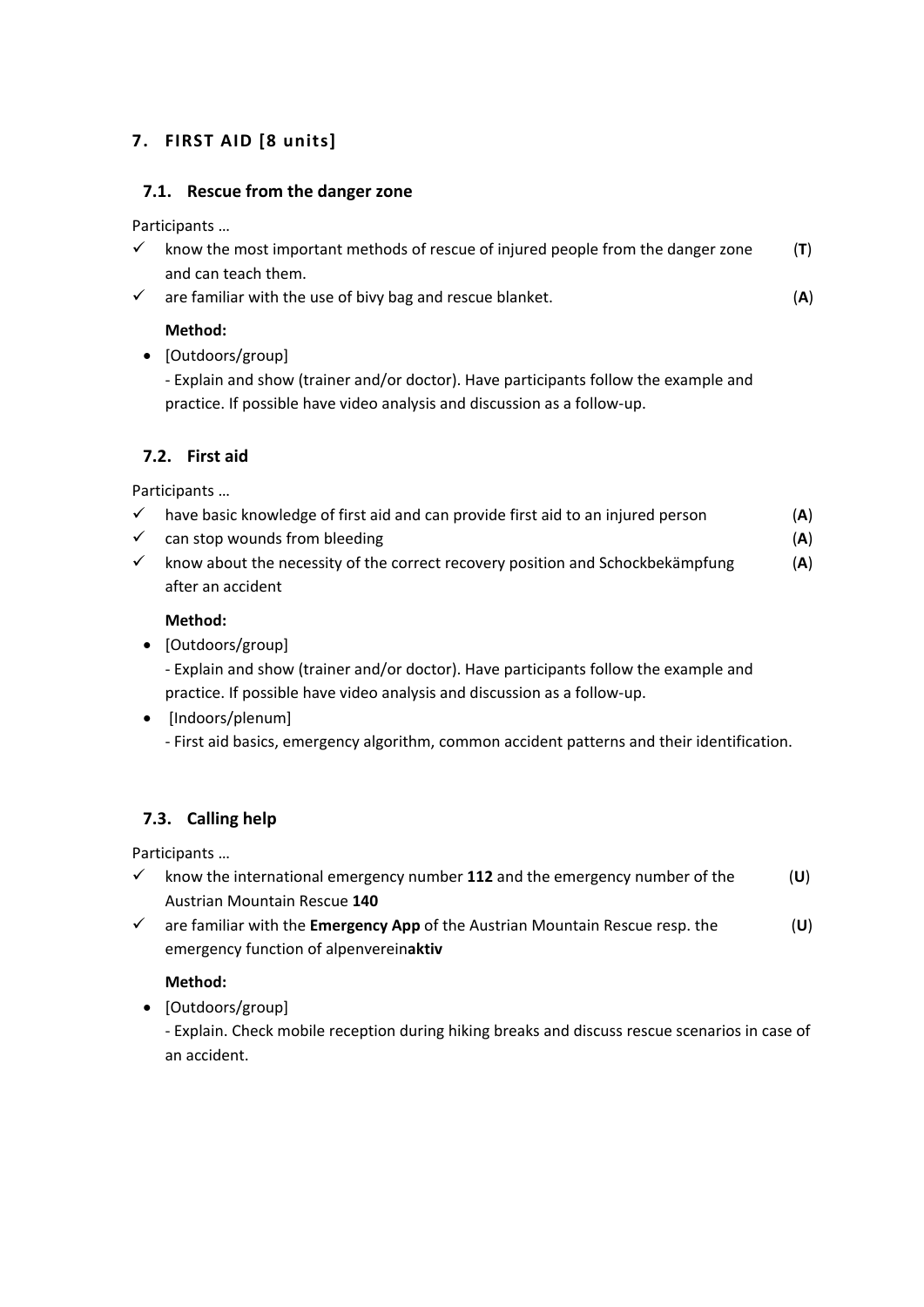### <span id="page-11-1"></span><span id="page-11-0"></span>**8. ALPINE DANGERS [4 units]**

#### **8.1. Falling rocks**

Participants …

 $\checkmark$  recognize path sections prone to falling rocks and can draw group members' attention (T) to it and react appropriately.

#### **Method:**

• [Outdoors/group] Discuss specific examples while hiking.

#### <span id="page-11-2"></span>**8.2. Weather**

Participants …

- $\checkmark$  know about the need for stable weather conditions for mountain hiking tours and  $(\mathbf{T})$ can obtain the necessary information.
- are in a position to recognize changes in the weather, especially developing (**A**) thunderstorms, while hiking and react promptly if need be.

#### **Do not teach:**

Physical/geodynamic processes

#### **Method:**

• [Outdoors/group] - Compare weather forecast and actual development of the weather.

#### <span id="page-11-3"></span>**8.3. Patches of old snow**

Participants …

- $\checkmark$  know about the danger of old snow patches and know when they can be crossed  $(\check{U})$ and when it is too risky (gradient, time of day, run out)
- $\checkmark$  can avoid dangerous situation beforehand with the help of savvy tour planning.  $(A)$
- $\checkmark$  know how to react when slipping on an old snow patch and can teach this to the  $(\mathbf{T})$ group members using systematic series of drills.

#### **Method:**

- [Outdoors/group]
	- Show and explain on suitable terrain. Have participants follow the example. Repeat.

#### <span id="page-11-4"></span>**8.4. Mother cows**

Participants …

- $\checkmark$  know about the sensitive reaction of mother cows with calves.  $(0)$
- $\checkmark$  can avoid dangerous situations by guiding in a foresightful manner (**A**)

#### **Method:**

- [Outdoors/group]
	- Give explanations and tips while hiking.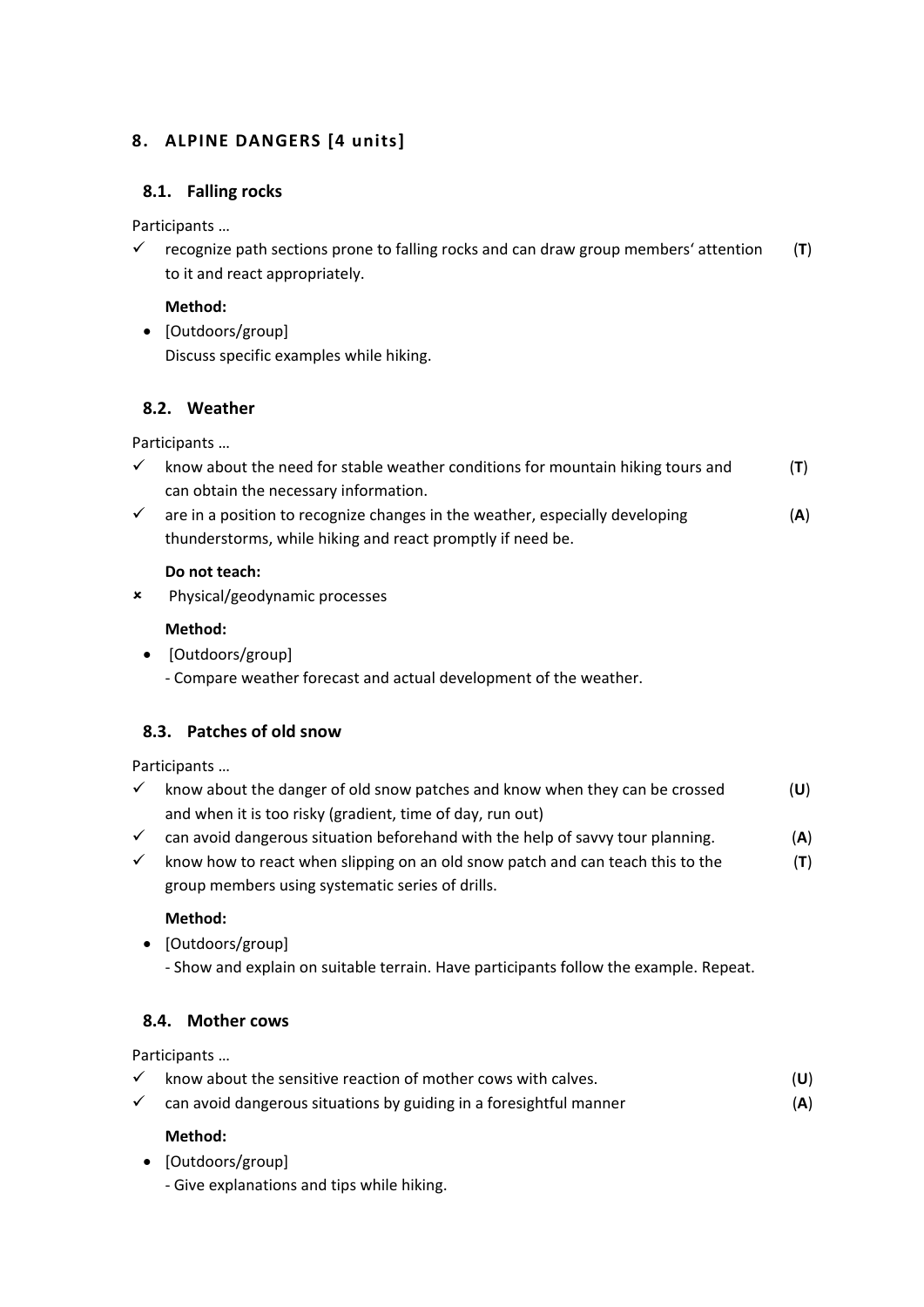## <span id="page-12-0"></span>**9. LAW & INSURANCE [2 units]**

Participants…

| $\checkmark$ | know the free of charge "Notfall-Hotline" (emergency hotline) of the                       | (U) |
|--------------|--------------------------------------------------------------------------------------------|-----|
|              | Alpenverein and the services and support it offers and they know when and                  |     |
|              | how to use it.                                                                             |     |
| $\checkmark$ | understand that they are only responsible under criminal and/or civil law if               | (U) |
|              | negligent behavior on their part can be proven.                                            |     |
| $\checkmark$ | know that all Alpenverein tour guides resp. all officials are insured against              | (A) |
|              | third-party risk and have legal protection insurance. Consequently they will               |     |
|              | not suffer any financial damage even if negligence should be proved.                       |     |
| $\checkmark$ | know the insurance benefits offered by the Alpenverein relevant to their                   | (U) |
|              | situation and know where to find detailed information                                      |     |
| $\checkmark$ | understands the role and duty of the authorities to record and present the                 | (U) |
|              | facts afters a mountaineering accident                                                     |     |
| $\checkmark$ | know how to deal with the authorities and are familiar with the                            | (T) |
|              | recommendation of the Alpenverein to refrain from police interrogation                     |     |
|              | immediately after the accident.                                                            |     |
| $\checkmark$ | understand the legal terms "Fahrlässigkeit" (negligence), "Kausalität" (causation),        | (U) |
|              | "Maßfigur" (standard conscientious tour leader), "Einlassungsfahrlässigkeit" (reckless     |     |
|              | endorsement), "Auswahlverschulden" (culpa in eligendo - fault through a poor choice of     |     |
|              | one's vicarious agent) und "Verkehrsnorm" (common standard of generally accepted           |     |
|              | behaviour). Participants are aware of the main differences between criminal and civil law. |     |

#### **Do not teach:**

- In-depth knowledge about all the insurance benefits of the Alpenverein
- Detailed legal knowledge.

#### **Methods:**

• [Indoors/plenum]

- Option 1: Present "Rechts- und Haftungsfragen" (Questions of law and liability) (ppt) followed by discussion.

<span id="page-12-1"></span>- Option 2: Have an FAQ session or work through case study with group.

# **10. ECOLOGY [4 units]**

Participants…

| learn about ecological processes in the alps                                | (U) |
|-----------------------------------------------------------------------------|-----|
| get to know about typical wildlife and plants while being on walking trails | (U) |

 $\checkmark$  are able to lead groups in ecological endangered terrain  $(A)$ 

#### **Method:**

- [Outdoors/group]
	- Show and explain on suitable terrain.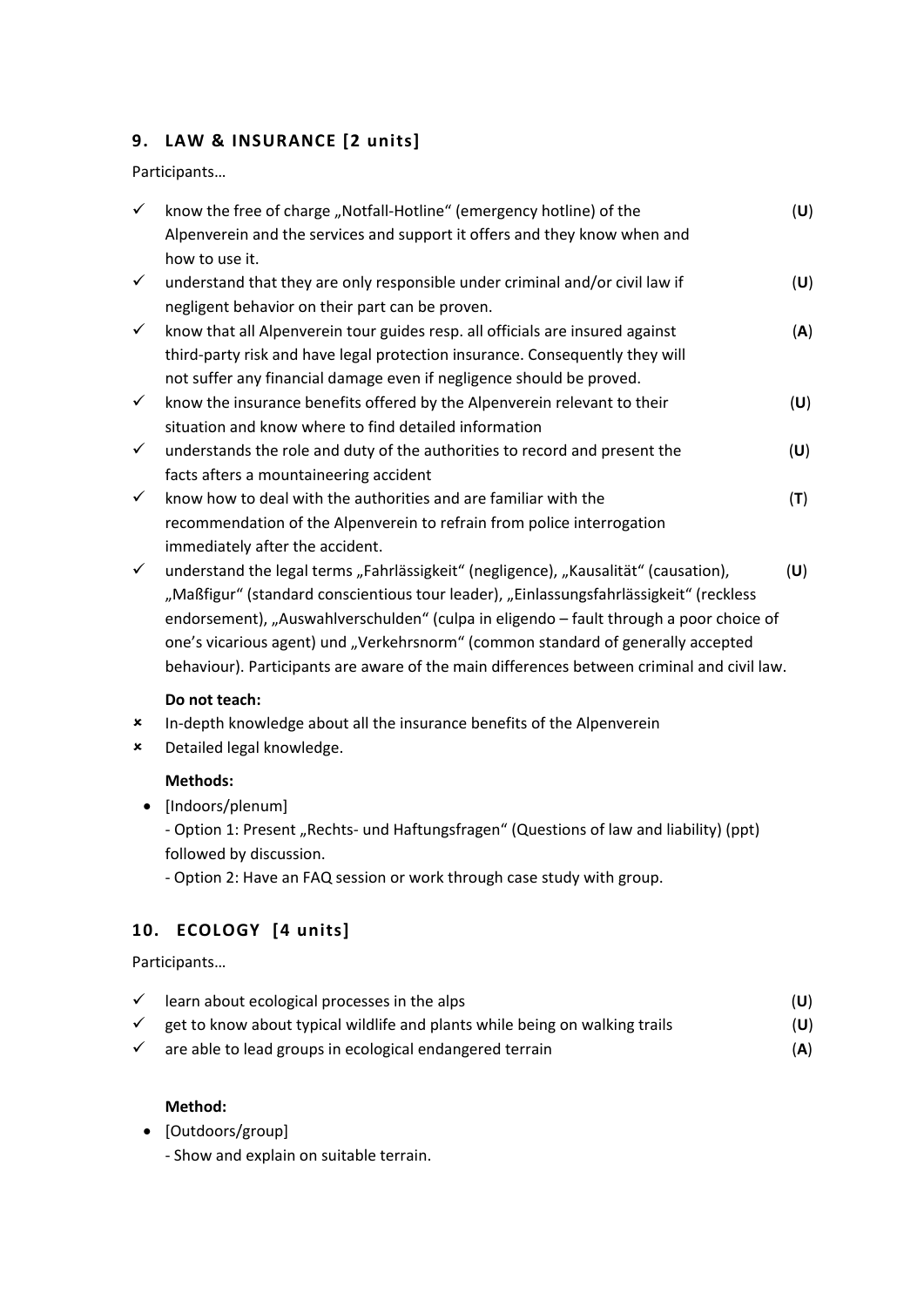### <span id="page-13-0"></span>**11. DEMONSTRATION LESSONS [4 units]**

On the last day of the course, participants give demonstration lessons either at differently themed stations or during a demonstration mountain hike, revising and practicing essential leadership qualities. Participants receive feedback on their performance promptly.

The topics listed below are discussed during the demonstration lessons and revisions. There will be time for questions and discussions should anything have remained unclear. Presentations in front of groups are practiced.

- Equipment
- Basics of map reading
- Correct tour planning
- UTM-coordinates
- Systematic series of exercises on pathless terrain
- Rescue from the danger zone / first aid / calling help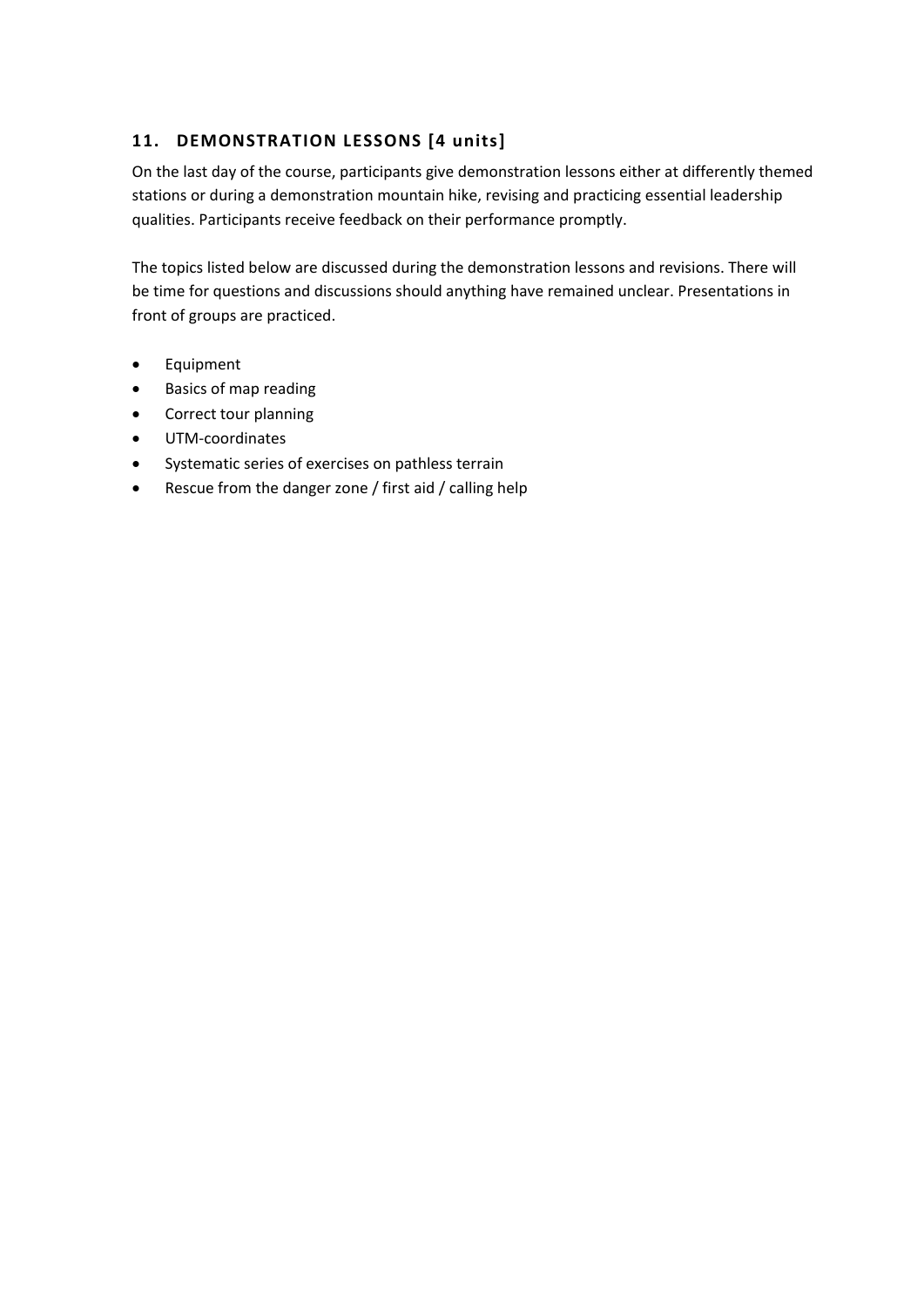# <span id="page-14-0"></span>**E) Evaluation of the participants**

Successfully completing the training course "Übungsleiter Bergwandern" qualifies the participants to guide and instruct. It is the responsible trainer who decides if a participant has passed or failed. The criteria for a pass respectively the key qualifications are communicated at the beginning of the course (resp. are available online.)

#### **Key qualifications**

During the entire period of the course, participants are observed and evaluated using the following key qualifications. (The order in which the key qualifications are listed below does not imply order of importance.):

- **(Q 1) Fitness & sports motor skills:** The participant possesses the necessary physical (endurance, strength, technique) and psychological (courage, prudence) characteristics and skills necessary for successfully practising the sport. Regarding endurance/fitness, a mountain hike of 6 hours total hiking time or 1000 meters altitude difference is expected to be well within the limits of the participant's performance capacity.
- **(Q 2) Expertise:** The participant is sufficiently competent in order to guide a group on moderately difficult (red) hiking trails. They can plan, organize and lead mountain hikes using maps and guide books. They have first aid skills respectively can deal with emergencies in a competent and solution-oriented manner.
- **(Q 3) Risk management & self assessment:** The participant possesses procounced risk awareness and displays generally prudent behaviour. They have realistic self assessment and one can trust that they will only take responsibility for those guided tours and courses for the Alpenverein that they can definitely cope with.
- **(Q 4) Willingness to learn & learning progress:** The participant is curious and very eager to improve their know-how and to share their personal experience. They can quickly and successfully put demonstrations, explanations, directions and corrections into practice and integrate them into their behavioural repertoire.
- **(Q 5) Social skills:** The participant is sufficiently emphatic and thoughtful, able to communicate with others and is appreciative towards them, has leadership qualities and is a team player. These skills are to be evaluated taking into account the specific educational objective.

#### **pass/fail**

Participants of the course "ÜL-Bergwandern" have passed if the responsible trainer gets a "positive" impression in all 5 key qualifications. A "fail" – if the deficit in one key qualification is too pronounced – results in retaking the entire course. "Pass/fail" is communicated on the last evening of the course, possibly on the last day of the course.